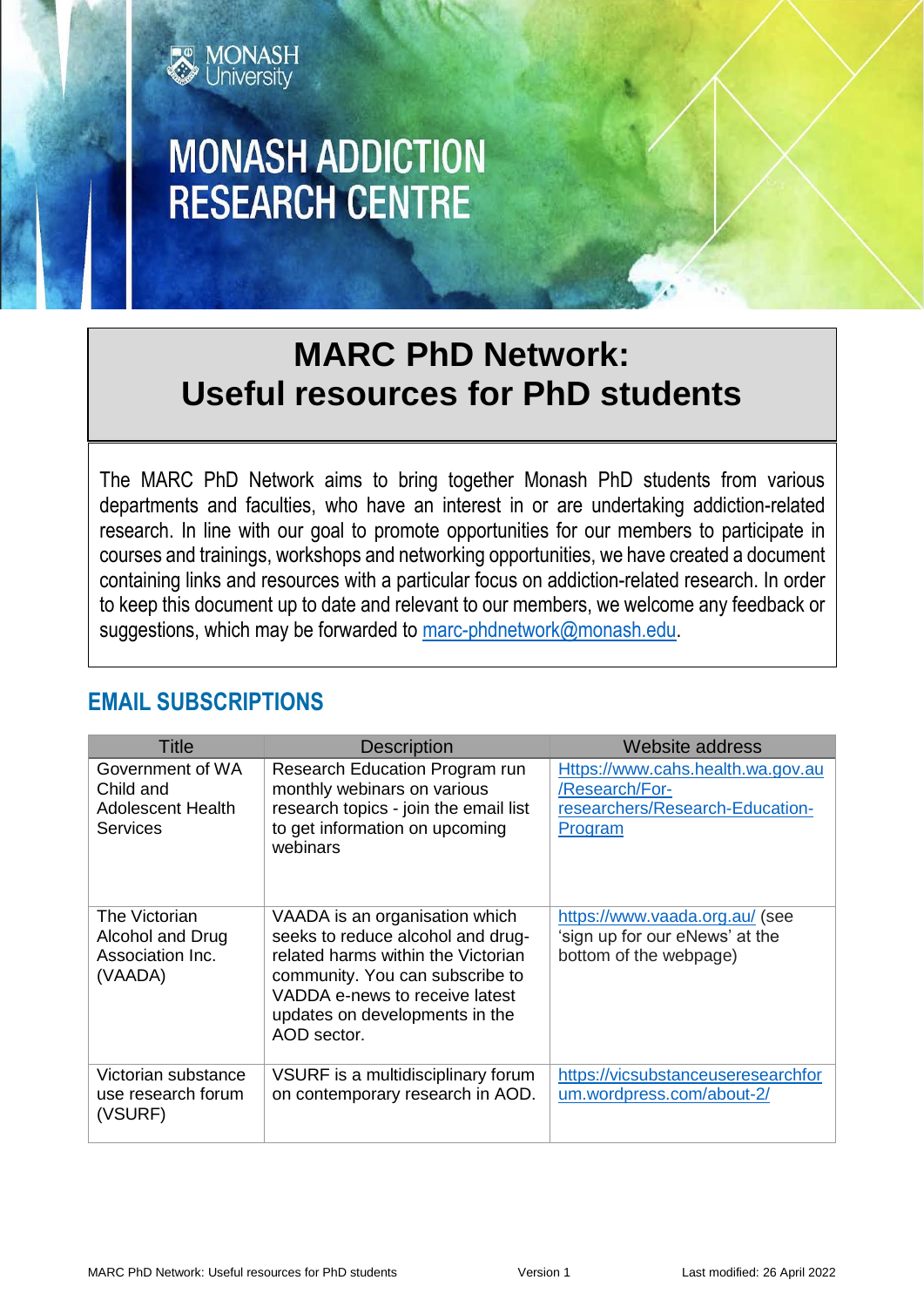### **MYDEVELOPMENT COURSES, TRAININGS & WORKSHOPS (ACCESSED VIA MOODLE)**

| <b>Title</b>                                                                                | Mode   | <b>Description/comments</b>                                                                                                                                                                                                                                                                                                                                                                                                                           |
|---------------------------------------------------------------------------------------------|--------|-------------------------------------------------------------------------------------------------------------------------------------------------------------------------------------------------------------------------------------------------------------------------------------------------------------------------------------------------------------------------------------------------------------------------------------------------------|
| <b>MGR Online: Word</b><br>2016 - creating<br>long documents                                | Online | Online learning module that takes you through various functions<br>to create a long document in Microsoft word. The modules go<br>through setting up an outline and structure for effective<br>navigation within the document, adding references, footnotes,<br>indexes etc. Highly recommend for those preparing for writing up<br>thesis, business proposals and technical reports. Counts<br>towards 2.5 hours of professional development credit. |
| SAS: Managing<br>information<br>overload and<br>developing critical<br>thinking             | Online | This 2 hour online workshop explores various information<br>management strategies as well as analytical and concept-<br>management tools such as Freemind and Nvivo. This workshop<br>would be most beneficial for those early in the candidature but<br>would also recommend for anyone interested in learning about<br>information management. Counts towards 2 hours of<br>professional development credit.                                        |
| <b>MNHS: Systematic</b><br>Literature<br>Searching<br><b>Techniques</b>                     | Online | This workshop will allow you to become proficient in using<br>explicit systematic techniques to search the medical literature.<br>Participants will become familiar with relevant standards and<br>guidelines and discover powerful search features to assist you<br>in developing and executing an exhaustive search strategy.                                                                                                                       |
| <b>MNHS: Integrating</b><br>EndNote and<br>Covidence for<br>Systematic<br><b>Reviews</b>    | Online | In this hands-on workshop you will learn how to use the<br>organisational and management functionality of EndNote in<br>conjunction with Covidence to assist you in the conduct and<br>publication of a systematic review in the medical and health<br>sciences.                                                                                                                                                                                      |
| <b>MNHS: Publishing</b><br>strategies, open<br>access and<br>copyright                      | Online | This workshop will equip MNHS researchers with the skills to<br>make informed decisions when deciding where to publish.                                                                                                                                                                                                                                                                                                                               |
| <b>MNHS: Maximise</b><br><b>Your Citation</b><br>Metrics and<br>Research<br>Discoverability | Online | This workshop will provide an overview of strategies to assist<br>researchers in MNHS to promote their research and<br>demonstrate impact.                                                                                                                                                                                                                                                                                                            |
| <b>SAS: Intensive</b><br>Writing Course for<br>Science<br>Communication                     | Online | The activity is a 10-part writing course designed to teach<br>participants powerful writing skills they can employ in their<br>scientific writing to comprehensively improve writing accuracy,<br>clarity, and impact. Each session teaches a single writing<br>concept which is reinforced by examples and discussion.                                                                                                                               |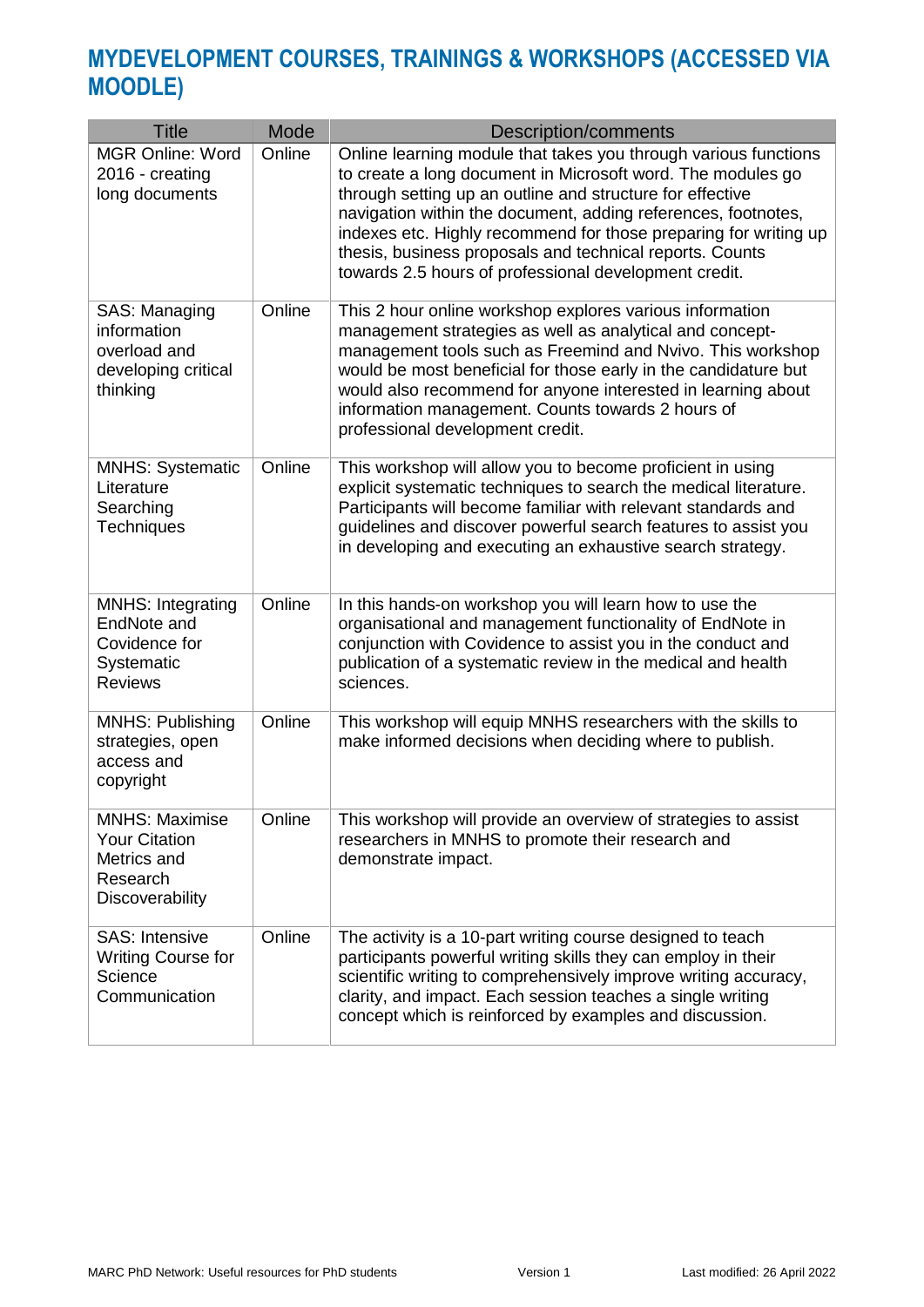#### **MEMBERSHIPS**

| <b>Title</b>                                                                            | Cost                                                                                          | Comments/website link                                                                                                                                                                                                                                                                                                                                                                                                                                                                          |
|-----------------------------------------------------------------------------------------|-----------------------------------------------------------------------------------------------|------------------------------------------------------------------------------------------------------------------------------------------------------------------------------------------------------------------------------------------------------------------------------------------------------------------------------------------------------------------------------------------------------------------------------------------------------------------------------------------------|
| <b>APSAD</b> student<br>membership                                                      | Free for full-time<br>or part-time<br>students $-$ see<br>further details on<br>their website | Membership benefits:<br>Online subscription to Drug and Alcohol Review,<br>÷,<br><b>APSAD e-newsletter</b><br>Information regarding mentoring<br>$\overline{\phantom{a}}$<br>Discounted registration rate at APSAD and AOD<br>conferences                                                                                                                                                                                                                                                      |
|                                                                                         |                                                                                               | Link:<br>https://www.apsad.org.au/membership/categories#stude<br>nt                                                                                                                                                                                                                                                                                                                                                                                                                            |
| International<br>network on<br>health and<br>hepatitis in<br>substance users<br>(INHSU) | Free for full-time<br>students                                                                | Membership benefits:<br>Access to professional development opportunities<br>including special interest groups<br>Subscription to members' newsletter<br>Discounted registration rates to the Annual<br>$\blacksquare$<br>Conference and other INHSU events<br>Link: https://www.inhsu.org/about-us/membership                                                                                                                                                                                  |
| International<br>Society for<br>Pharmacoepide<br>miology                                | USD\$85 for full-<br>time students                                                            | Membership benefits:<br>Access to ISPE's education content from annual<br>meeting and mid-year symposiums<br>Networking opportunities with best minds in<br>$\qquad \qquad \blacksquare$<br>pharmacoepidemiology, therapeutic risk<br>management and drug safety<br>Online access to Pharmacoepidemiology and<br>ä,<br>Drug Safety, ISPE's official journal<br>Registration discounts for ISPE-sponsored<br>meetings<br>Link: https://www.pharmacoepi.org/get-<br>involved/membership-options/ |

## **WEBSITES & OTHER RESOURCES**

| <b>Title</b>                                    | <b>Description</b>                                                                                                                                                 | Website address                                                                                                               |
|-------------------------------------------------|--------------------------------------------------------------------------------------------------------------------------------------------------------------------|-------------------------------------------------------------------------------------------------------------------------------|
| Monash<br>University<br>library<br>resources    | Research metrics and<br>$\bullet$<br>publishing                                                                                                                    | https://guides.lib.monash.edu/research-<br>metrics-publishing/key-tools                                                       |
|                                                 | Endnote 20<br>$\bullet$                                                                                                                                            | https://guides.lib.monash.edu/endnote                                                                                         |
|                                                 | Link require article 'doi'<br>$\bullet$<br>allowing full text access                                                                                               | http://dx.doi.org.ezproxy.lib.monash.edu.au                                                                                   |
| Develop your<br>communication<br>skills in MNHS | This PDF contains a list of<br>useful workshops and<br>training for developing written<br>and oral communication skills<br>for MNHS graduate research<br>students. | https://www.monash.edu/ data/assets/pdf fi<br>le/0006/1573098/MNHS-Library-phd-<br>Communication-Skills-Flyer w-deeplinks.pdf |